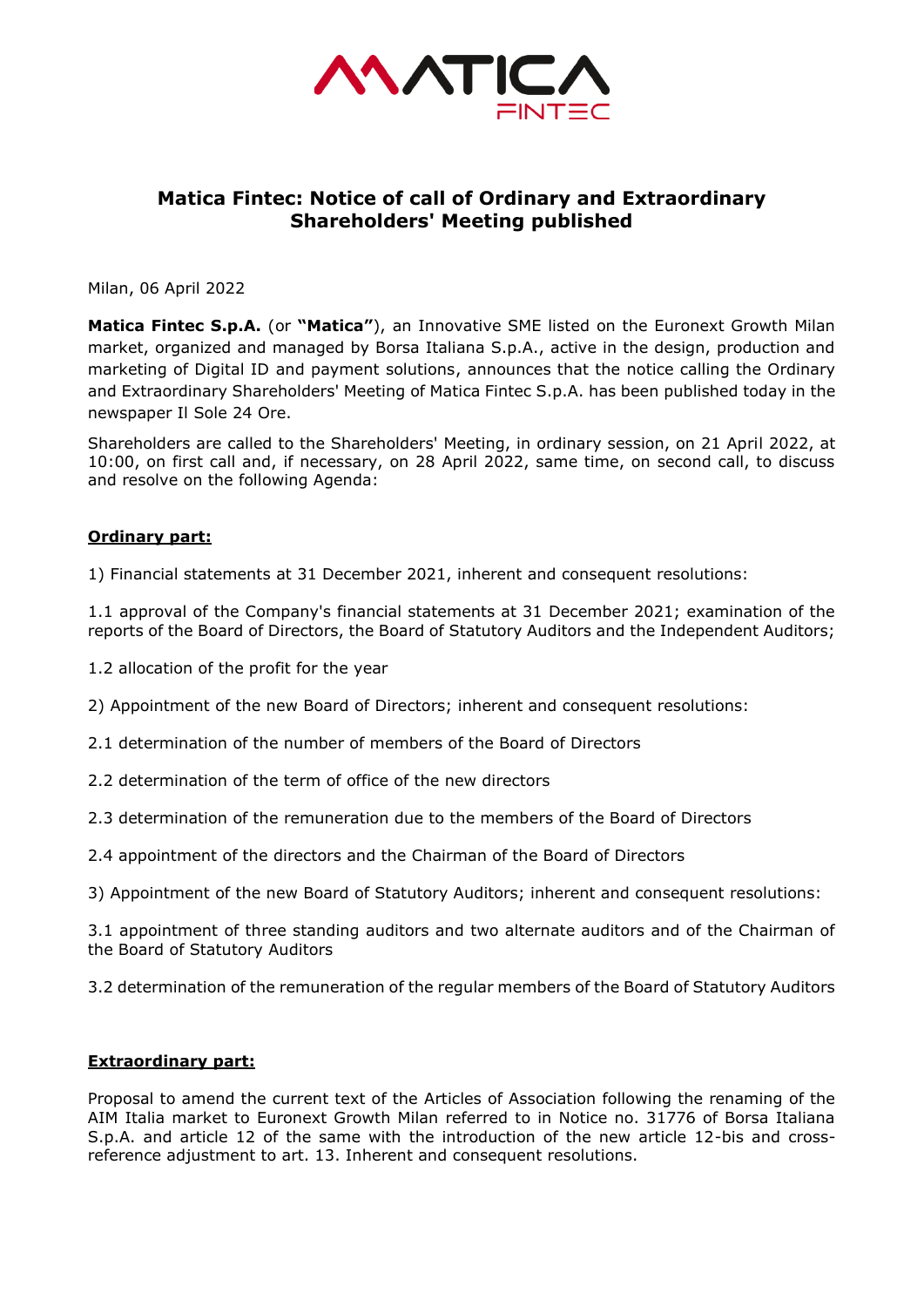

## **METHOD OF CONDUCT**

In order to minimize the risks associated with the ongoing epidemic, the Company has decided to make use of the option established by art. 106, paragraphs 4 and 5, of the Law Decree n. 18 of 17 March 2020 (converted with amendments into Law no. 27 of 24 April 2020) containing "Measures to strengthen the National Health Service and economic support for families, workers and businesses connected to the epidemiological emergency from COVID-19" (the "Decree") whose effectiveness was most recently extended by law no. 15 of 25 February 2022 which converted with amendments the Law Decree n. 228 of 30 December 2021 - and, therefore, **the meeting will take place with the participation in the shareholders' meeting of the share capital exclusively through the designated representative pursuant to art. 135 undecies of Legislative Decree 24 February 1998 n. 58**, as subsequently amended ("TUF"), in the manner described below, excluding access to the meeting rooms by shareholders or their delegates other than the aforementioned designated representative.

The Designated Representative may also be given proxies or sub-proxies pursuant to article 135-novies of the TUF, notwithstanding article 135-undecies, paragraph 4, of the TUF, in the manner specified below.

The Directors, the Statutory Auditors, the secretary of the meeting and the Designated Representative pursuant to article 135-undecies of the TUF, may attend the Shareholders' Meeting through the use of remote connection systems that allow identification, in compliance with the provisions in force and applicable.

# **SHARE CAPITAL AND VOTING RIGHTS**

The share capital is equal to Euro 5,257,915.00 divided into no. 10,515,830 ordinary shares with no indication of par value, each of which gives the right to one vote. As of April 1, 2022, the Company holds no. 249,300 treasury shares, equal to 2.371% of the share capital.

## **LEGITIMATION TO ATTEND AND TO VOTE**

Pursuant to art. 83-sexies of the TUF, the legitimacy to participate in the Shareholders' Meeting and to exercise the right to vote - **which can only take place through the Designated Representative** - is certified by a communication to the Company, made by the intermediary, on the basis of the evidence of its records accounting records relating to the end of the accounting day of the seventh open market day prior to the date set for the Shareholders' Meeting in first call (**i.e. April 8, 2022 - record date).** The credit and debit registrations made on the accounts after this deadline are not relevant for the purpose of legitimizing the exercise of the vote in the Shareholders' Meeting; therefore, those who are owners of the Company's shares only after that date will not be entitled to attend and vote at the Shareholders' Meeting. The intermediary's communication must reach the Company by the end of the third trading day preceding the date set for the Shareholders' Meeting in first call (**ie by 14 April 2022**). However, the entitlement to attend and vote remains valid if the communication is received by the Company after this deadline, provided that it is before the start of the meeting. The communication to the Company is made by the intermediary at the request of the person who has the right to vote.

## **REPRESENTATION AT THE SHAREHOLDER'S MEETING**

The proxy with voting instructions must be conferred, free of charge, by the person entitled to vote, legitimized in the forms of law, to Avv. Paolo Daviddi (who may be replaced by Attorney Monica Ronzitti or Attorney Donatella de Lieto Vollaro), as the Representative Designated by the Company pursuant to art. 135-undecies of the Consolidated Law on Finance **("Designated Representative"**), through the specific form available, with the relative indications for the compilation and transmission, on the Company's website at www.maticafintec.com, Investor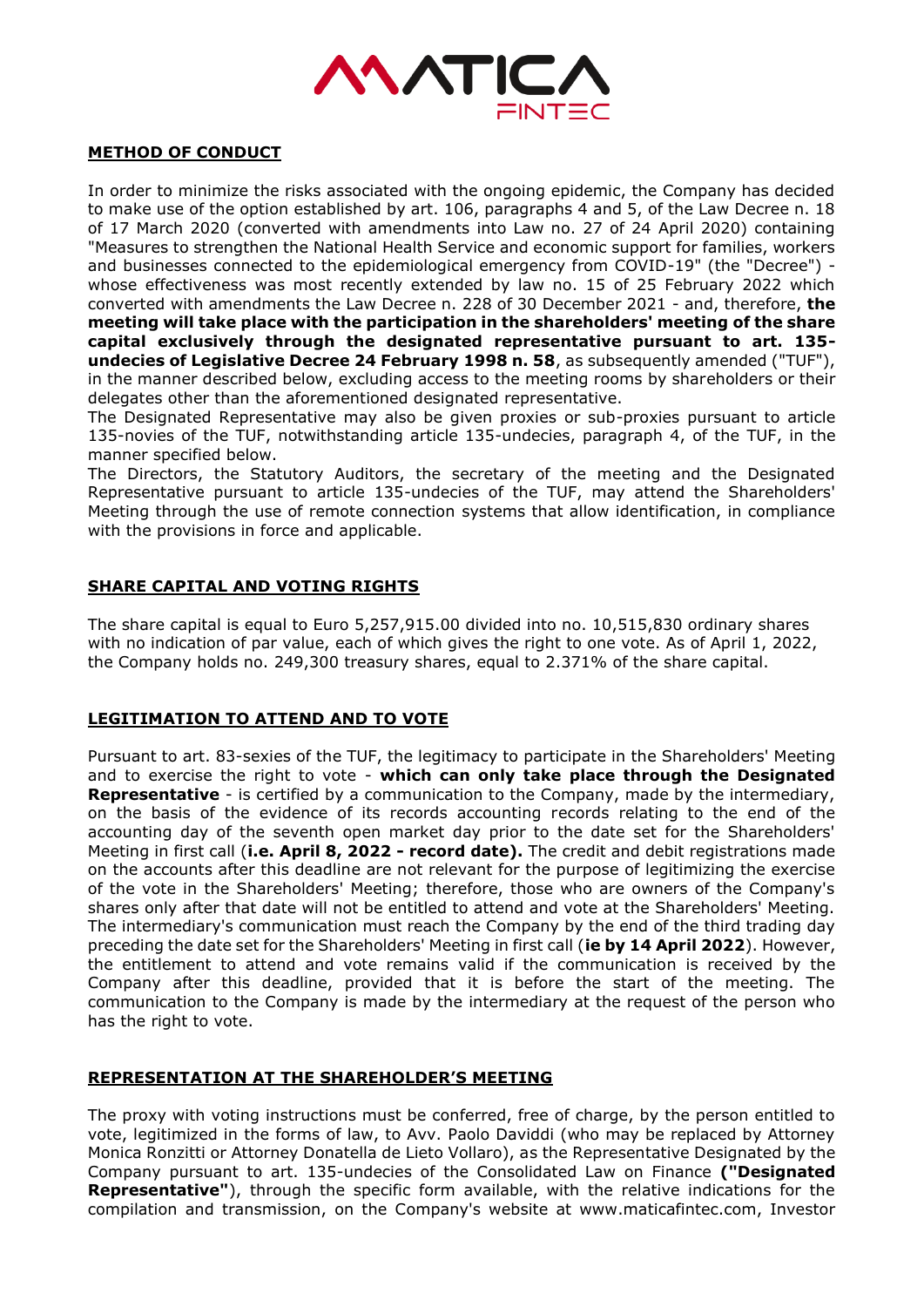

Relations-Shareholders' Meetings section, as well as on the website www.borsaitaliana.it, Shares / Documents section, to be sent by the end of the second trading day prior to the date set for the Shareholders' Meeting (i.e. by **April 19, 2022** for the first call and by **April 28, 2022** for the second call). Within the aforementioned term, the proxy and the voting instructions can always be revoked in the same way as for the conferral. The proxy is effective only for the proposals in relation to which voting instructions are given. It should be noted that the shares for which the proxy has been granted, even partial, are counted for the purposes of the regular constitution of the Shareholders' Meeting.

In accordance with the aforementioned Decree it is possible, alternatively, to confer to the same Designated Representative a proxy or sub-delegation pursuant to art. 135-novies of the TUF, necessarily containing voting instructions on all or some of the proposals on the agenda, by using the specific form available on the Company's website www.maticafintec.com, Investor Relations-Shareholders' Meetings section, as well as on the website internet www.borsaitaliana.it, Actions / Documents section. For the granting and notification of proxies / sub-proxies, including electronically, the procedures set out in the proxy form must be followed. Taking into account the epidemic still in progress, the proxy must be received by 18:00 on the day before the Shareholders' Meeting (ie by **20 April 2022** for the first call and by **27 April 2022** for the second call). Within the aforementioned term, the proxy and the voting instructions can always be revoked in the aforementioned manner.

# **RENEWAL OF THE BOARD OF DIRECTORS**

Pursuant to art. 20.1 of the Articles of Association, the Company is managed by a Board of Directors composed of a number of members not less than 3 (three) and not more than 7 (seven). The Assembly determines the number of members of the Board of Directors and the duration of the appointment, subject to the maximum limits of the law.

Pursuant to the provisions of art. 20.2 of the articles of association, the directors remain in office for the period established by the shareholders' meeting resolution for their appointment, up to a maximum of 3 (three) years, and can be re-elected.

Pursuant to art. 21 of the Articles of Association, the appointment of the Board of Directors takes place by the Shareholders' Meeting on the basis of lists presented by the shareholders. The rules and procedures relating to the lists of candidates, as well as the necessary accompanying documentation are set out in Article 21 of the Articles of Association, which can be consulted on the Company's website in the Investor Relations-Corporate Documents section, to which reference is made.

The holders of shares who, at the time of presentation of the list, hold, individually or jointly, an equity interest equal to at least 10% (ten percent) of the share capital subscribed at the time of presentation can submit a list for the appointment of directors. of the list, to be proven by filing the appropriate certification. The certification issued by the intermediary proving the ownership of the number of shares necessary for the presentation of the list must be produced at the time of filing the list itself or even at a later date, provided it is within the deadline set out below for the filing of the list.

Taking into account the limits, in light of the ongoing epidemic, of access and deposit of the lists at the registered office, shareholders are invited to send the lists by certified e-mail to the address [maticafintec@legalmail.it,](mailto:maticafintec@legalmail.it) accompanied by the related documentation, no later than 1.00 pm on the 7th (seventh) day prior to the date of the first call scheduled for the Shareholders' Meeting called to resolve on the appointment of the directors (ie, **April 14, 2022**).

The lists must include a number of candidates not exceeding the maximum number of directors eligible pursuant to Article 20.1 of the Articles of Association, each combined with a progressive number. The lists must also contain, also as an attachment: (i) information relating to the shareholders who submitted the list and an indication of the percentage of capital held; (ii) a curriculum vitae containing comprehensive information on the personal and professional characteristics of the candidates; (iii) a declaration of the candidates containing their acceptance of the candidacy and the attestation of possession of the requisites provided for by the law, the applicable regulations and the bylaws, as well as the independence requirements pursuant to art. 148, paragraph 3 of the TUF, where indicated as independent directors; (iv) the designation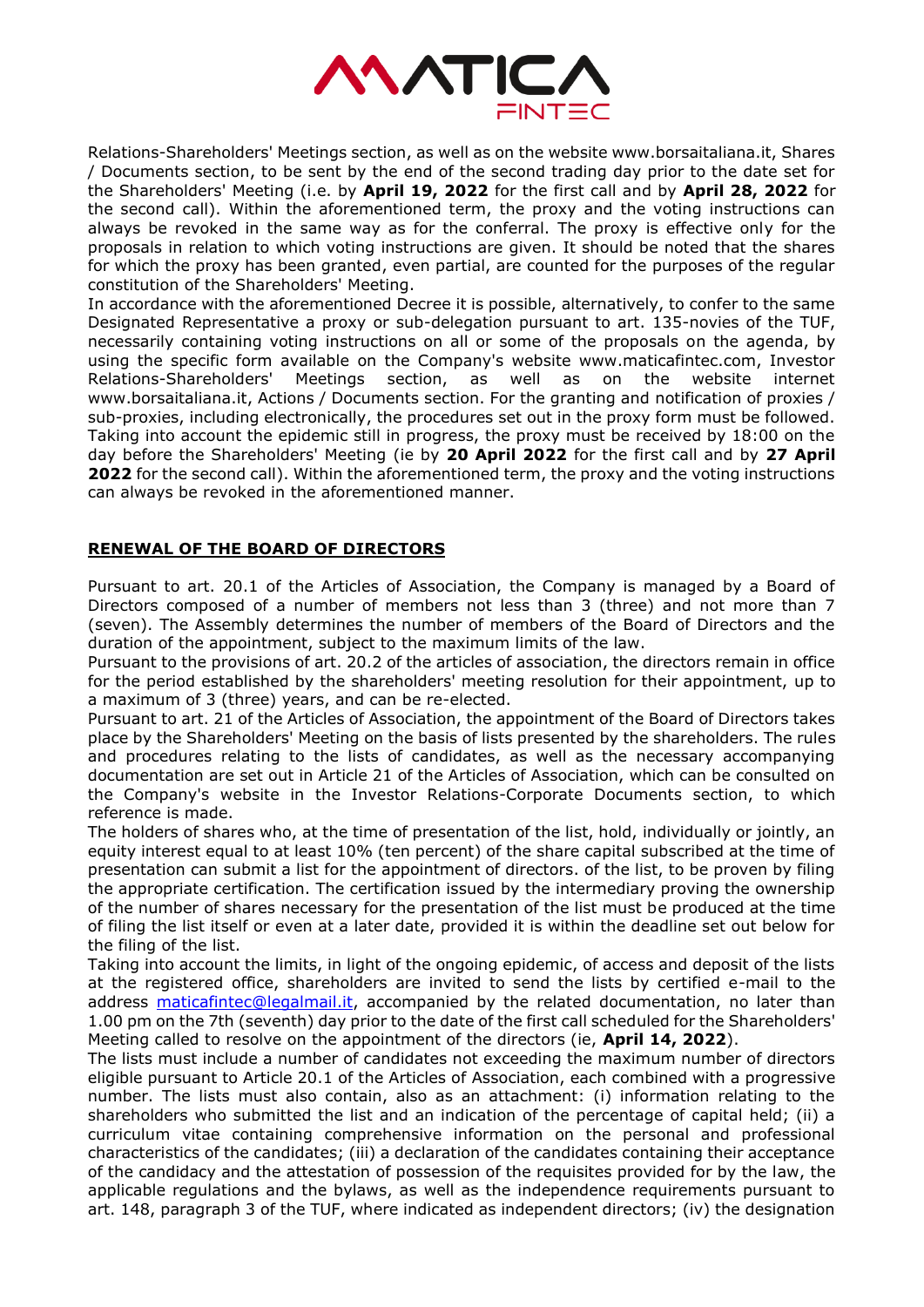

of at least one candidate with the requisites of independent director pursuant to art. 148, paragraph 3, of the TUF, with the exception of the lists that present a number of candidates less than half of the maximum number of eligible directors.

With reference to the indication of the director in possession of the independence requirements, it is recalled that, pursuant to article 6-bis of the Euronext Growth Milan Issuers Regulation, he must be identified or positively assessed in advance by the Euronext Growth Advisor and that any designations not accompanied by this prior assessment, to be acquired by the proponents of the designation lists, will not be considered admissible and validly filed. It is recalled that the Euronext Growth Advisor of the Company is Integrae SIM S.p.A. with headquarters in Milan, Via Meravigli n. 13 (tel .: +39 02 39448386 - email: *info@integraesim.it*) and that in the Investor Relations-Corporate Documents Section of the website [www.maticafintec.com](http://www.maticafintec.com/) the Procedure for submitting the evaluation of the director to the Euronext Growth Advisor independent pursuant to art. 6-bis of the Euronext Growth Advisor Regulation.

A shareholder cannot present or vote for more than one list, even if through a third party or through a trust company. A candidate may be present on only one list, under penalty of ineligibility.

Lists presented without observing the above provisions are considered as not presented.

The election of the Board of Directors is carried out in accordance with the provisions of art. 21 of the Articles of Association.

The directors must possess the eligibility requirements established by law and other applicable provisions and the integrity requirements referred to in Article 147-quinquies of the TUF.

For anything not expressly indicated in this notice of call, please refer to the Company's Articles of Association as well as to the Reports of the Board of Directors on the items on the agenda of the Shareholders' Meeting available on the Company's website at [www.maticafintec.com,](http://www.maticafintec.com/) as well as at [www.borsaitaliana.it.](http://www.borsaitaliana.it/)

# **RENEWAL OF THE BOARD OF STATUTORY AUDITORS**

Pursuant to art. 27 of the Articles of Association, corporate management is controlled by a board of statutory auditors, made up of 3 (three) effective members and 2 (two) alternates, who remain in office for three years and expire on the date of the Shareholders' Meeting called to approve the financial statements. relating to the third year of their office, and can be re-elected. The appointment of the Board of Statutory Auditors will take place on the basis of the list vote, in accordance with the provisions of Article 27 of the Articles of Association.

The rules and procedures relating to the lists of candidates, as well as the necessary accompanying documentation are set out in Article 27 of the Articles of Association, which can be consulted on the Company's website in the Investor Relations-Corporate Documents section, to which reference is made.

Only shareholders who, at the time of presentation of the list, hold, individually or jointly, a shareholding equal to at least 10% (ten percent) of the share capital subscribed at the time of presentation of the list have the right to submit lists.

Taking into account the limits, in light of the epidemic still in progress, of access and deposit of the lists at the registered office, shareholders are invited to send the lists by certified e-mail to the address maticafintec@legalmail.it accompanied by the relative documentation, no later than 1.00 pm on the 7th (seventh) day prior to the date of the first call scheduled for the Shareholders' Meeting called to resolve on the appointment of statutory auditors (ie **April 14, 2022**).

Each list presented by the shareholders must be divided into two sections: one for candidates for the office of standing auditor and the other for candidates for the office of alternate auditor. In each section, candidates must be listed with a progressive number. The lists must also contain, also as attachments: (i) information relating to the identity of the shareholders who presented them, with an indication of the overall percentage of the shareholding confirmed by a specific declaration issued by the intermediary; (ii) exhaustive information on the personal and professional characteristics of the candidates; (iii) a declaration from the candidates containing their acceptance of the candidacy and the attestation of possession of the requisites established by law.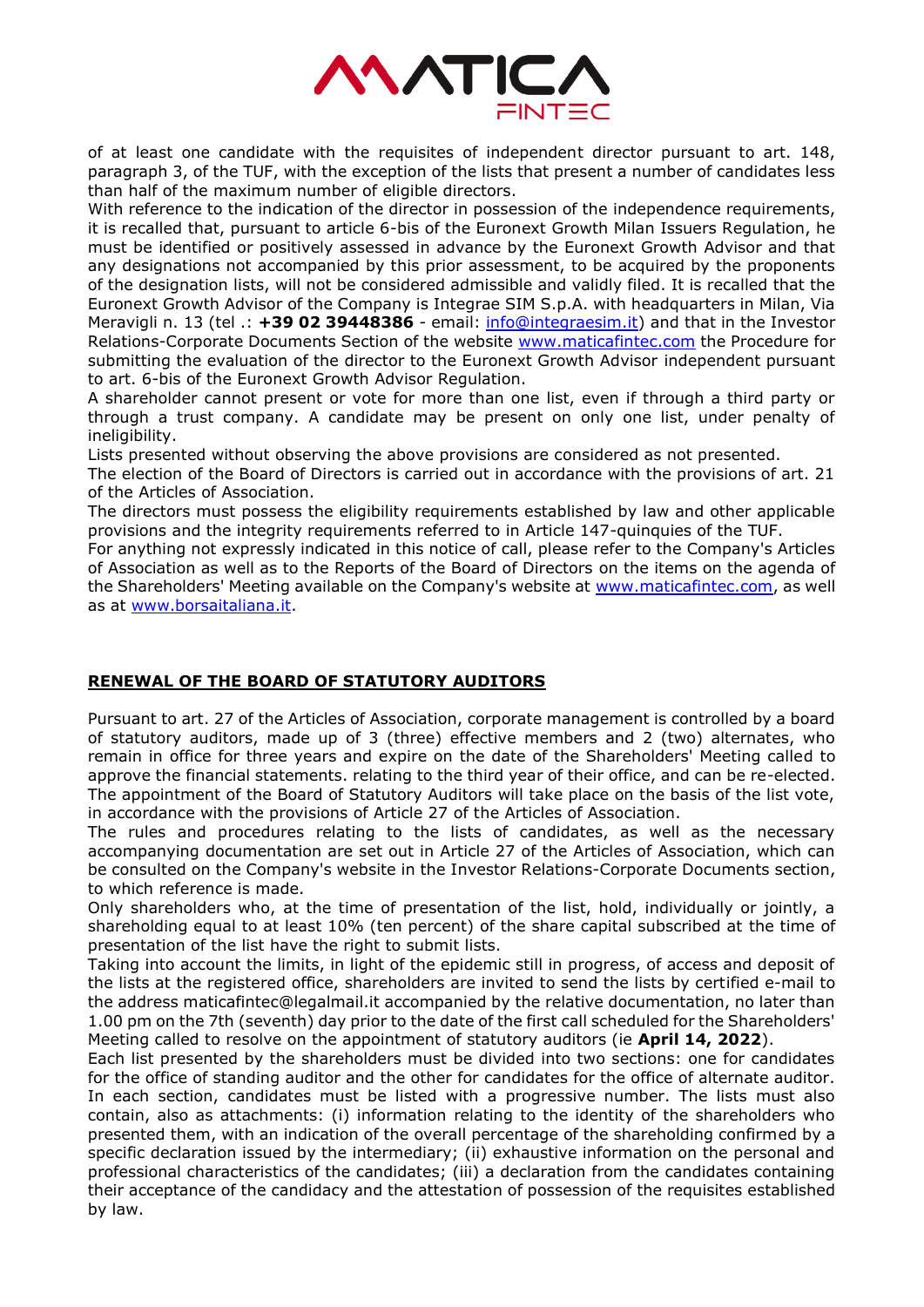

A shareholder cannot present or vote for more than one list, even if through a third party or through a trust company. A candidate may be present on only one list, under penalty of ineligibility.

Lists presented without observing the above provisions are considered as not presented.

The election of the Board of Statutory Auditors proceeds according to the provisions of art. 27 of the Articles of Association.

The candidates, under penalty of ineligibility, must possess the requisites of professionalism and integrity referred to in Article 148, paragraph 4, of the TUF as well as the additional requirements provided for by the applicable legislation.

Pursuant to the provisions of Article 2400, paragraph 4, of the Italian Civil Code, at the time of the appointment of the statutory auditors and before the acceptance of the appointment, the administration and control positions they hold in other companies are disclosed to the Shareholders' Meeting.

For anything not expressly indicated in this notice of call, please refer to the Articles of Association as well as to the Reports of the Board of Directors on the items on the agenda of the Shareholders' Meeting available on the Company's website at [www.maticafintec.com,](http://www.maticafintec.com/) as well as on the website [www.borsaitaliana.it.](http://www.borsaitaliana.it/)

# **DOCUMENTATION**

The documentation relating to the Shareholders 'Meeting required by current legislation and the notice of meeting are made available to the public at the registered office and on the Company's website [www.maticafintec.com,](http://www.maticafintec.com/) Investor Relations-Shareholders' Meetings section, as well as on the website [www.Borsaitaliana.it,](http://www.borsaitaliana.it/) Shares/Documents section, in accordance with the law. Shareholders have the right to obtain a copy.

The notice of call is published on the Company's website [\(www.maticafintec.com\)](http://www.maticafintec.com/), in the Investor Relations-Shareholders' Meetings section, as well as on the website [www.borsaitaliana.it,](http://www.borsaitaliana.it/) in the Shares / Documents section and, as an extract, in the newspaper "Il Sole 24 Ore".

The instructions for participation in the Shareholders' Meeting by means of telecommunication will be made known by the Company, the Directors, the Statutory Auditors and the Designated Representative as well as others entitled to attend, other than those who have the right to vote. The Company reserves the right to integrate and / or modify the content of the notice should it become necessary as a result of the evolution of the current epidemic situation from Covid 19.

This press release is available on [www.1info.it](http://www.1info.it/) and on the website [www.maticafintec.com](http://www.maticafintec.com/) in the

\*\*\*

Investor relations – Financial Press Release section.

#### **Matica Fintec**

With operational headquarters in Galliate (NO) and registered office in Milan, Matica Fintec is an innovative SME active in the design, production and marketing of highly technological solutions for the issuance of digital cards for financial institutions (credit cards, debit cards and rechargeable) and Government (identity cards, passports, driving licenses, etc.) according to the highest safety standards. The commitment and efforts made on the research and development front, with investments in R&D exceeding 10% of annual turnover, have allowed the Company to certify 9 patents and obtain the qualification of Innovative SME.

#### **Contacts**

ISSUER

**Matica Fintec S.p.A.** | a.bianchi@maticafintec.com | T: +39 0321 1828 690 | Vicolo Omar, 33, 28066 Galliate (NO) INVESTOR RELATIONS